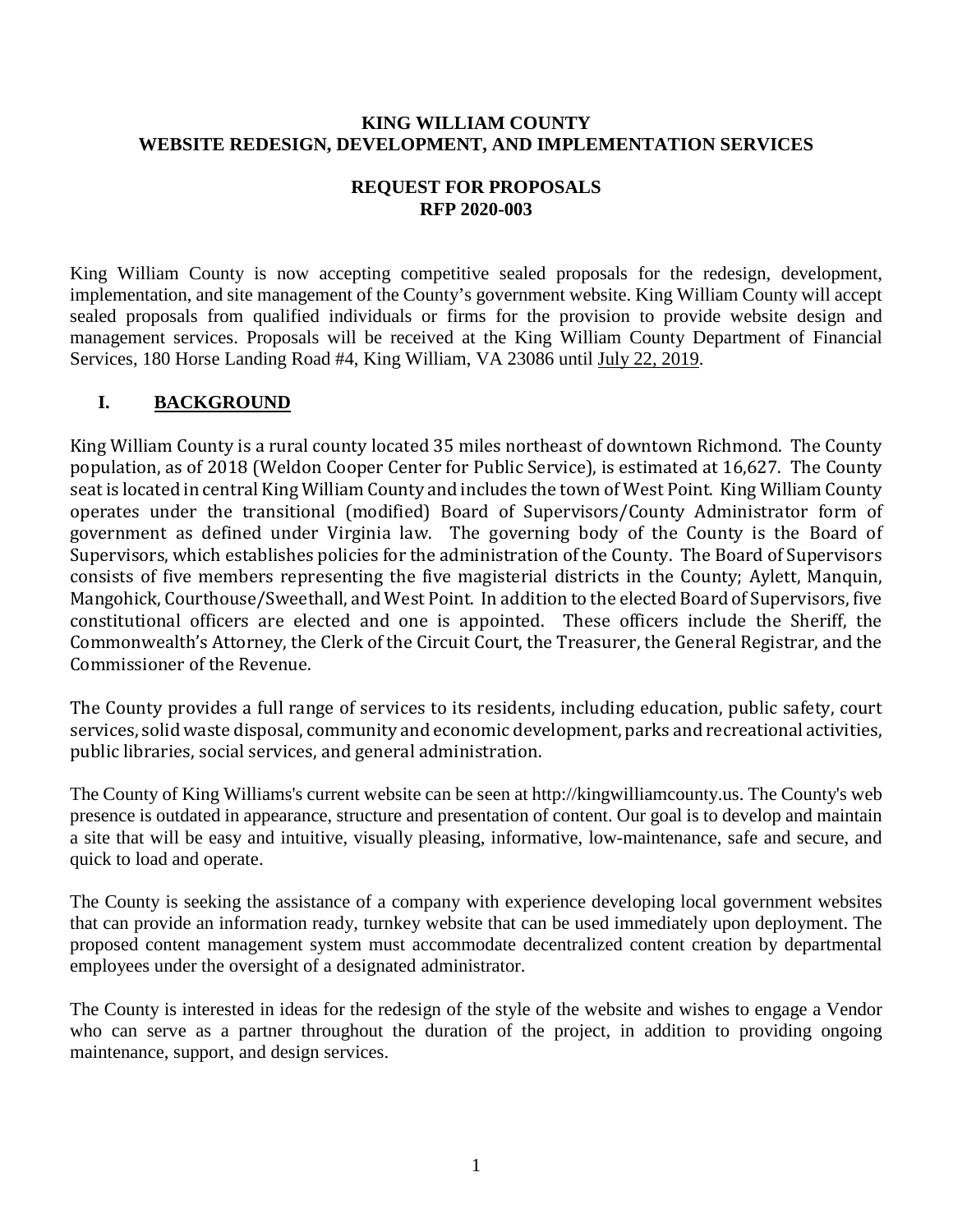### **II. SCOPE OF WORK**

- **A. Website Assessment:** The website vendor will design a customized website with County department input. The website will feature high impact design while maintaining ease of use. The vendor will analyze the current website to assess the existing navigation, features/functions, and quality of content.
- **B. ADA Compliance:** Compliance with the Americans with Disabilities Act as it applies to electronic platforms is required for this project.
- **C. Site Upkeep:** Editing privileges should be maintained at the departmental level and editors should have access only to designated sites. The capability to restrict editing privileges of individual editors is needed. It is critical that staff is trained to update/edit the site after it is deployed. Content management system must be user-friendly and training costs must be included in the price quoted. Offerors shall provide a quote that includes any annual or monthly fees including charges for updating software, hosting, or any edits that King William County staff may not have the technical expertise to accomplish.
- **D. Mobile Responsive:** One of the primary purposes of this redesign is to implement a mobileresponsive, optimized website that is effective, easy-to-navigate and attractive. With an everincreasing proportion of website visitors accessing via a phone or tablet, the site's appearance and functionality on these platforms is very important. Site visitors need to be inspired to visit and be able to quickly find the information that they are looking for on-the-go from a welldesigned mobile site.
- **E.** Search: Users should be able to select the scope of their searches (by department, meetings, bids/RFPs, etc.) Searches should return hits for document and graphics.
- **F. Content Management System:** The Vendor will implement a user-friendly CMS allowing King William County staff the ease of making updates to the website such as events, updates to current listings, new pages, itineraries, videos, and calendars without incurring any additional agency fees. The capability to restrict editing privileges of individual editors to specific areas of the website is needed.
- **G. Slideshow and Video Capabilities:** The Vendor will implement tools within the CMS that will allow King William County staff to easily upload and display slideshows and videos, including to Board of Supervisor's meeting pages.
- **H. Other Desired Capabilities:** Department micro-sites, rotating banners and headlines, online job posting, online bid/RFP postings, Google Maps integration, Document center, image autoscaling and resizing, scheduled publish on/off dates, unlimited user logins, unlimited content, unlimited online fillable forms, emergency alerts, meeting agendas/minutes/videos, event calendar, page versioning/audit trail, anti-spam controls, broken link finder, dynamic sitemap, client owns all rights to all data, organization/staff directory, ordinances and resolutions, printer-friendly pages, secure pages.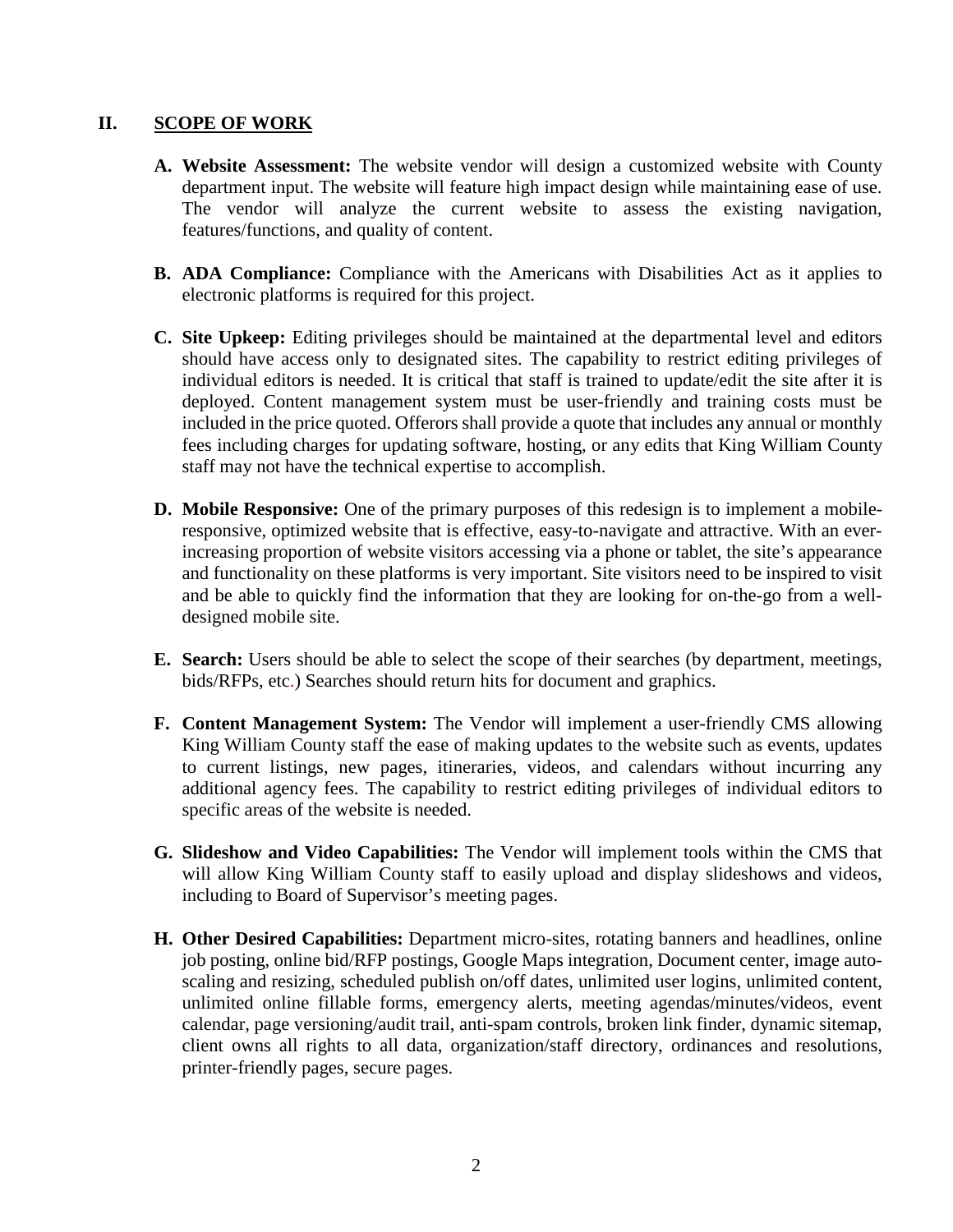- **I. Training:** The Vendor will provide any necessary training on the CMS to ensure staff are able to maintain the website on their own. IT staff may require more extensive training, so they can further assist and make changes outside the departmental level of experience.
- **J. Testing:** The Vendor will perform tests with different browser and operating systems to confirm the site functionality.

# **III. INSTRUCTIONS TO OFFERORS**

A. Sealed Proposals must be delivered and addressed to the King William County Department of Financial Services, Attention: Emily Teagle, 180 Horse Landing Road #4, King William, VA 23086 on or before the closing date of **July 22, 2019**. Proposals are to be submitted in sealed envelopes marked **"Sealed Proposal – WEBSITE REDESIGN, DEVELOPMENT, & IMPLEMENTATION SERVICES, RFP 2020-003".** Proposals not received by this date and time will be deemed undelivered and will not be accepted. Any Offeror who wishes his proposal to be considered is responsible for making certain that his proposal is received at the stated location by the proper time. No oral, telegraphic, electronic, facsimile, or telephonic proposals or modifications will be considered unless specified. The receiving time in the Department of Financial Services will be the governing time for acceptability of proposals. Proposals must bear original signatures and, where applicable, cost figures.

B. Proposals are opened publicly immediately after the stated deadline. Interested parties are invited to attend the proposal opening. A list of proposals received will be available within a reasonable time after the proposal opening.

C. Offerors' authorized representatives may withdraw proposals only by written request received before the Proposal Submittal Deadline. Unless otherwise stated in the published Request for Proposals, Offerors may not withdraw their proposals for a period of sixty calendar (60) days after the Proposal Submittal Deadline.

D. By submitting a proposal, the offeror agrees and warrants that it has examined all the proposal documents and if appropriate, the subject of the contract, and where the specifications require a given result to be produced, that the specifications are adequate and the required results can be produced under the specifications in the contract. Omissions from the specifications shall not relieve the Offeror from the responsibility of complying with the general terms of the contract as indicated by the specifications. Once the award has been made, failure to have read all the conditions, instructions and specifications of the contract will not be cause to alter the original contract or proposal or for the Offeror to request additional compensation.

. E. Offerors shall notify Emily Teagle of the County Department of Financial Services promptly of any error, omission, or inconsistency that may be discovered during examination of the solicitation. Requests for interpretation, correction, or clarification shall be made in writing either by mail to King William County Department of Financial Services c/o Emily Teagle, 180 Horse Landing Road #4, King William, VA 23086 or faxed to (804) 769-4964 or by email to eteagle@kingwilliamcounty.us. Any questions received after the deadline will not be addressed. Offeror's company name, address, phone and fax number, and contact person must be included with the questions or comments. All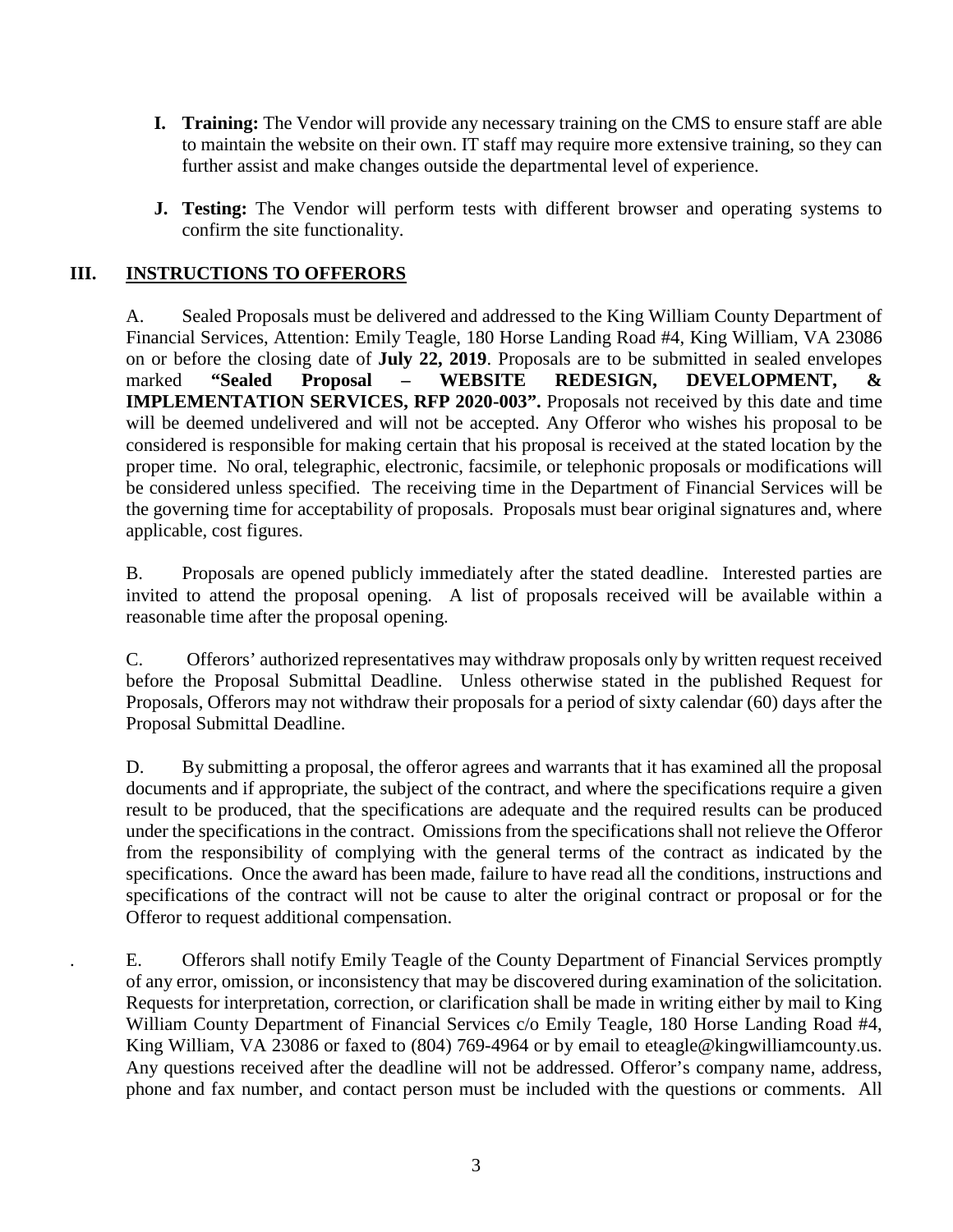clarifications, corrections, or changes, to the solicitation documents will be made by Addendum *only*. Offerors shall not rely upon interpretations, corrections, or changes made in any other manner, whether by telephone, in person, or at a pre-proposal conference. Interpretations, corrections, and changes shall not be binding on the County unless made by Addendum. All Addenda issued shall become part of the contract documents. Addenda will be provided to Offerors by posting on the County's website. It is the Offerors sole responsibility to ascertain that it has received all Addenda issued for this solicitation. All Addenda must be acknowledged and returned on or before the Submittal Deadline, unless otherwise directed by an Addendum. For this solicitation comments or questions will be accepted in writing through the end of the business day July 10, 2019. Written responses in the form of an addendum will be posted on the County's website, on or before July 15, 2019.

F. Potential Offerors needing special assistance under the Americans with Disabilities Act shall contact Emily Teagle at (804) 769-4919 or eteagle@kingwilliamcounty.us. Every reasonable effort will be made to allow every qualified Offeror to participate in the competitive process.

G. King William County reserves the right to accept or reject any or all proposals or portions of any proposal and to reissue said proposal.

H. King William County may make such reasonable investigations as deemed proper and necessary to determine the ability of any Offeror to perform. The Offeror shall furnish to the County all such information and data for this purpose as may be requested. The County reserves the right to inspect the Offeror's physical facilities prior to award to satisfy questions regarding the Offeror's capabilities. Further, the County reserves the right to reject any proposal if the evidence submitted by, or investigations of, such Offeror fails to satisfy the County that such Offeror is properly qualified to carry out the obligations of the contract.

I. By submitting a proposal, Offerors certify that their proposals are made without collusion or fraud and that they have not offered or received any kickbacks or inducements from any other Offeror, supplier, manufacturer or subcontractor in connection with their proposal and that they have not conferred on any public employee having official responsibility for this procurement transaction any payment, loan subscription, advance, deposit of money, services or anything of more than nominal value, present or promised, unless consideration of substantially equal or greater value was exchanged.

J. Unless otherwise provided in this solicitation, the name of a certain brand, make or manufacturer does not restrict Offerors to the specific brand, make or manufacturer named; it conveys the general style, type, character and quality of the article desired. Any article, which the County, in its sole discretion determines to be the equal of that specified, considering quality, workmanship, economy of operation and suitability for the purpose intended, shall be accepted.

K. Offerors organized or authorized to transact business in the Commonwealth pursuant to Title 13.1 or Title 50 shall include the identification number issued to it by the State Corporation Commission. Any Offeror that is not required to be authorized to transact business in the Commonwealth as a foreign business entity under Title 13.1 or Title 50 or as otherwise required by law shall include a statement describing why the Offeror or Offeror is not required to be so authorized.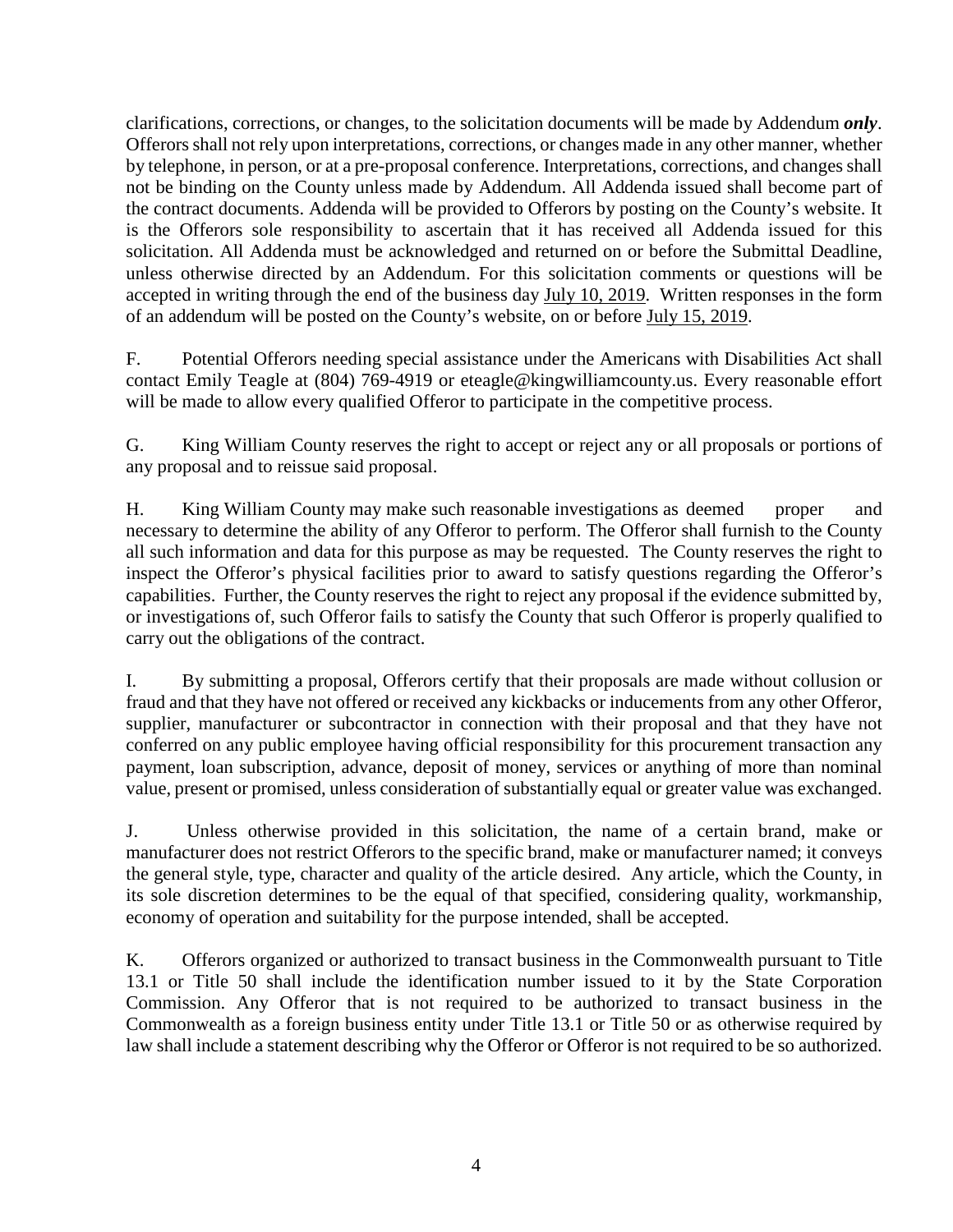L. All Offerors submitting a proposal to the County are subject to the decision of the County as to the quality of what is offered, responsiveness of the proposal or proposal and the responsibility of the Offeror. The purchasing agent, administrator, or public body as the case may be, in their sole discretion, will evaluate proposals and in all cases the decision made shall be final. Every Offeror submitting a proposal or proposal agrees to abide by the decisions of such officials and all the terms of the County purchasing policy as a condition precedent to the submission of the proposal.

M. The firm, corporation or individual name of the Offeror must be signed in ink to any proposals or proposals submitted. In the case of a corporation, the title of the officer signing must be stated and each officer must be thereunto duly authorized. In the case of a partnership, the signature of at least one of the partners must follow the firm name using the term "member of the firm" or "general partner".

N. The contract will be awarded or the proposals rejected as soon as reasonably possible. Upon award of the contract to an Offeror, such Offeror shall enter into the contract by executing the contract and by furnishing any bonds specified herein and Certificate(s) of Insurance required to be procured within ten (10) calendar days after the date of the award or within such further time as the County may allow. Failure by the successful Offeror to enter into a written contract and furnish required bonds and certificates within the allotted time shall be cause for the County to withdraw the award. A notice to proceed will be issued by the County within five (5) days of execution of the contract and furnishing of required documentation by the successful Offeror.

O. A Certificate(s) of Insurance shall be required within ten (10) days of the date of the award or before start or work, whichever comes first, demonstrating insurance coverage as specified in the contract documents. The certificate(s) must contain a provision stating that the coverages will not be canceled unless a minimum of fifteen (15) days prior written notice has been given to the County and be accompanied by necessary endorsements of the referenced policies.

# **IV. SPECIFIC TERMS & CONDITIONS**

- A. Proposal Content: The following information must be provided in a written proposal format, along with other data deemed relevant by the Offeror:
	- 1. *Company profile:* This should include the Offeror's headquarters; location of the office that will manage the project; phone and fax number and email address; size, financial stability and organizational structure; years in business, number of full time employees, Virginia State Corporation Commission number, etc.
	- 2. *Proposed project team:* Please include resumes of only those staff to be assigned to the project.
	- 3. *Related experience:* Please describe the Offeror's prior related experience and expertise including specifically that of the staff to be assigned to provide the services listed herein. Describe Offeror's experiences and/or capabilities in the following areas: reassessment of rural counties and reassessment of similar sized counties. Enclose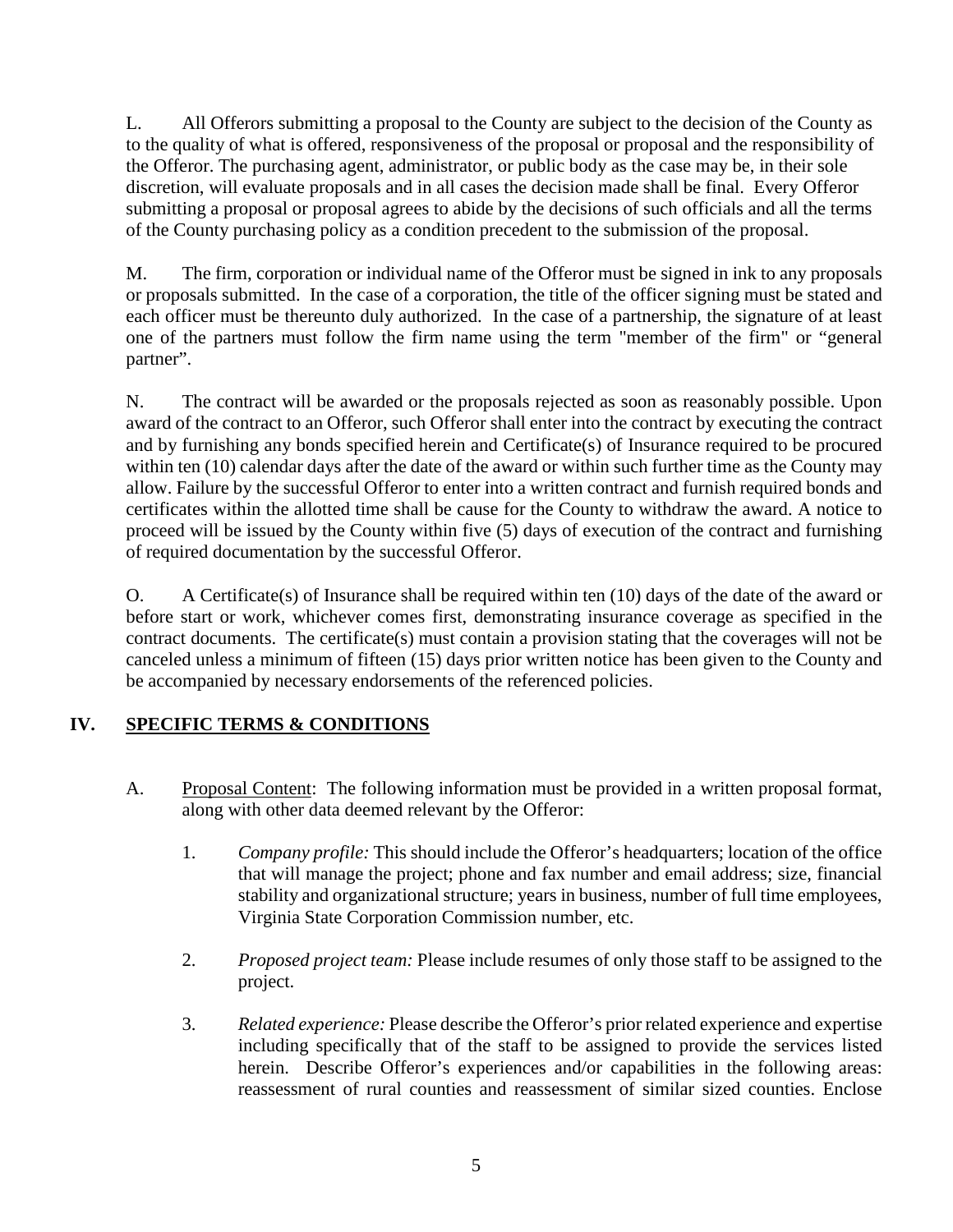relevant examples of similar projects, brands, or reports in which your agency has been involved. Provide name, addresses, contact persons and phone numbers of four references that can attest to your qualifications for this project.

- 4. *Project understanding:* Provide a narrative demonstrating the Offeror's full understanding of all services and tasks required to successfully administer to and complete this project.
- 5. *Project approach/methodology:* Provide a narrative fully and completely describing the approach/methodology proposed by the Offeror in providing these needed services. Detailed process flow charts fully outlining all steps, milestones, approval points, meetings etc. are preferable.
- 6. *Fees/costs:* Please provide complete, detailed and itemized description/breakdown of all fees, charges and costs associated with the services to be provided. Include all licenses, copyrights, and potential future maintenance fees, etc.
- 7. *Timeline of Project:* The timeline of the project is expected to range from 3-7 months.

B. A contract is attached, **Attachment B**, that contains the general terms and conditions, in addition to those set out in this proposal that the County will expect to be a part of the contract with the successful offeror. The actual final terms will be negotiated with the selected Offeror and the format must be approved as to form by the County Attorney.

C. Insurance requirements are listed in **Attachment A**. The successful Offeror/contractor certifies that the Contractor and any subcontractors will maintain the insurance coverage required during the entire term of the contract and that all insurance will be provided by insurance companies authorized to sell insurance by the Virginia State Corporation Commission.

D. The following factors shall be considered in a descending order of importance in determining the most qualified firm or individual.

(a) Any special qualifications or requirements set forth in the proposal documents.

(b) Qualifications of the project manager and project teams.

(c) Overall qualifications and experience of firm and any subcontractor to be used.

(d) Quality of the content of the proposal and its responsiveness to the request for proposal.

(e) Cost estimates (which may or may not be required at the time of submission of the proposal, depending upon the circumstances).

E. On the basis of the evaluation factors listed in the previous paragraph, at least two (2) Offerors deemed to be the most qualified, responsible and suitable on the basis of initial responses shall be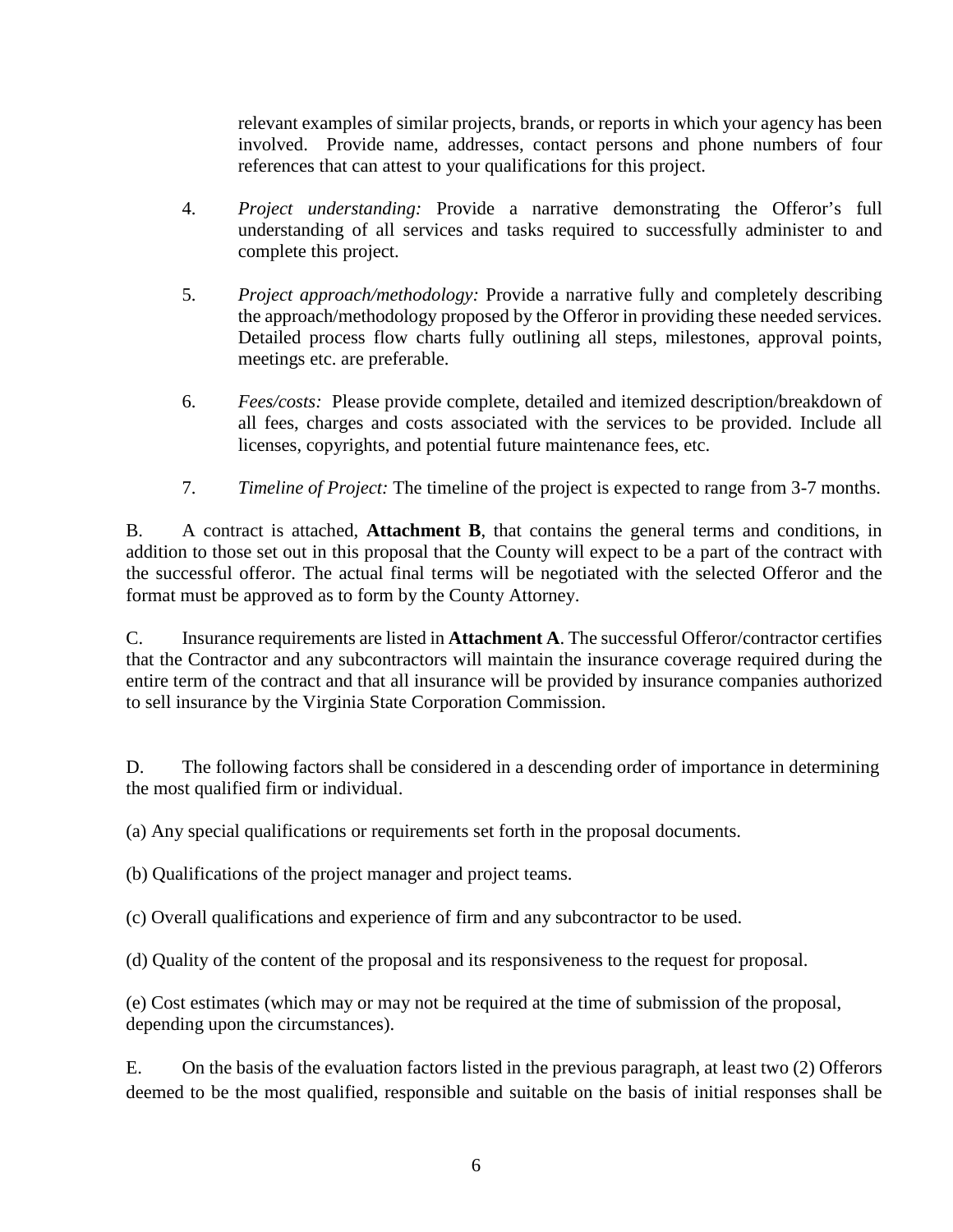selected. (If less than two (2) proposals are received, then less than two (2) Offerors may be so selected.) Individual discussions shall then be had with each such Offeror.

Repetitive informal interviews shall be permissible. Offerors shall be encouraged to elaborate on their qualifications, scope of work, performance data, or expertise pertinent to the proposed project as well as any alternative concepts. These discussions may encompass non-binding estimates of total project costs, including, where appropriate, design, construction, and life cycle costs. Methods to be used in arriving at a price for services may also be discussed. Proprietary information from competing Offerors shall not be disclosed to the public or to competitors. Price of service may be discussed and considered but will not be the sole determining factor in concluding negotiations.

After negotiations have been conducted with each Offeror so selected (such negotiations may be conducted by the public body or an agent or committee of the public body), the Offeror shall be selected which in the opinion of the negotiator has made the best proposal and the contract shall be offered to that Offeror. (When the terms and conditions of multiple awards are so provided for in the request for proposal, awards may be made to more than one Offeror.) Should the negotiator, after the initial submission of proposals, determine in writing that only one Offeror is fully qualified, or that one Offeror is clearly more qualified than the others under consideration, a contract may be negotiated and awarded to that Offeror without further delay.

A copy of such written determination shall be provided to the Purchasing Agent and to the approving authority when approval by other than the Purchasing Agent is required.

## **V. GENERAL TERMS & CONDITIONS**

A. In accord with Section 2.2 – 4343.1 of the Code of Virginia, King William County does not discriminate against faith-based organizations in procuring goods or services and both the County and any contracted faith-based organization will comply with the provisions of that section.

B. During the performance of any contract issued pursuant to this proposal, the Contractor agrees as follows:

- 1. The Contractor will not discriminate against any employee or applicant for employment because of race, religion, color, sex, national origin, age, disability or other basis prohibited by state law related to employment, except where there is a bona fide occupational qualification reasonably necessary to the normal operation of the Contractor. The Contractor agrees to post in conspicuous places, available to employees and applicants for employment, notices setting forth the provisions of this nondiscrimination clause.
- 2. The Contractor, in all solicitations or advertisements for employees placed by or on behalf of the Contractor, will state that such Contractor is an equal opportunity employer.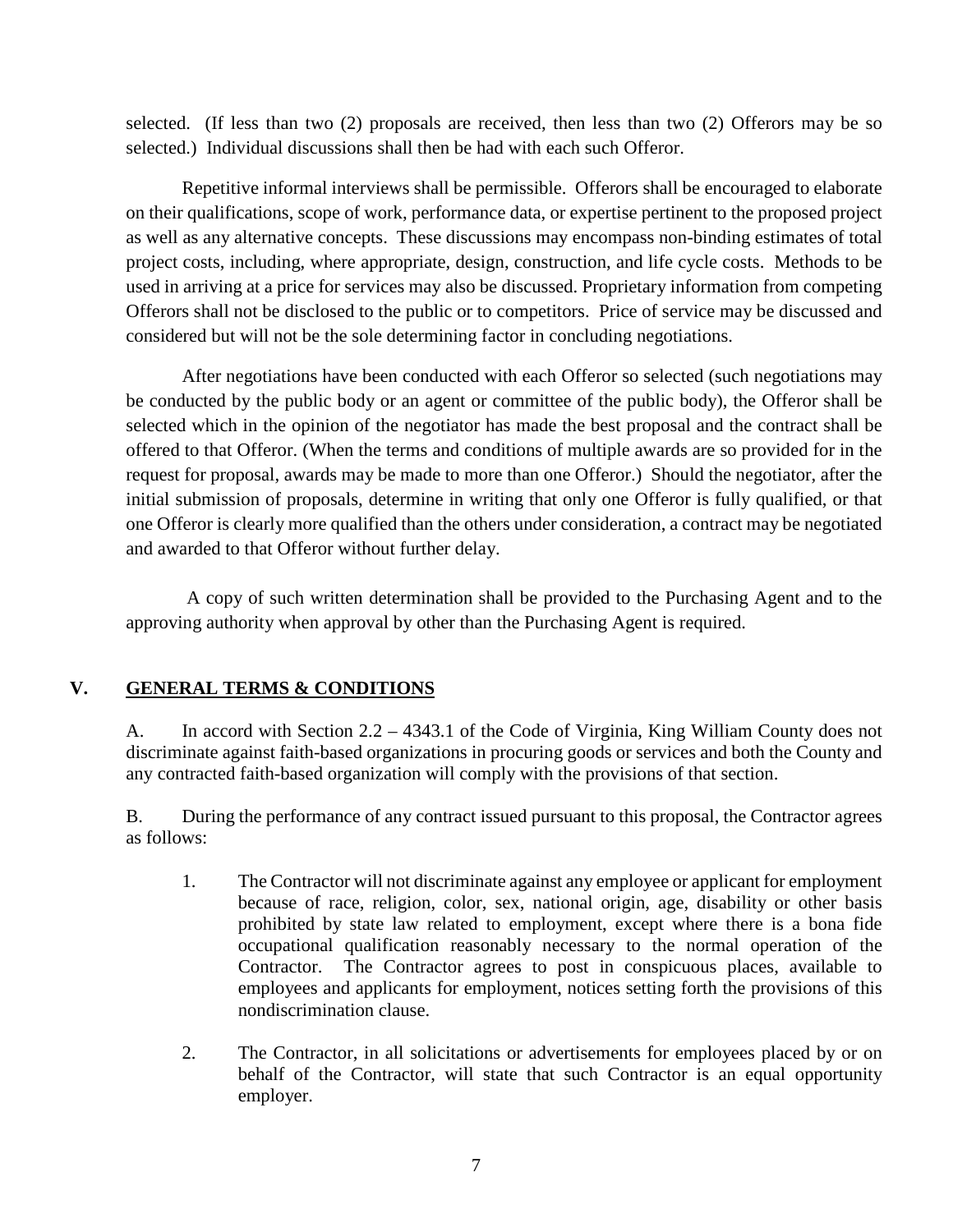3. Notices, advertisements and solicitations placed in accordance with federal law, rule or regulation shall be deemed sufficient for the purpose of meeting the requirements of this section.

The Contractor will include the provisions of the foregoing paragraphs 1, 2 and 3 in every subcontract or purchase order of over \$10,000, so that the provisions will be binding upon each subcontractor or vendor. (If applicable)

C. With the following exceptions, procurement documents are subject to the Virginia Freedom of Information Act:

- 1. Cost estimates relating to a proposed procurement transaction prepared by or for the County shall not be open to public inspection.
- 2. Proposals and proposal records shall be open to public inspection only after award of the contract. Any Offeror may be allowed to inspect the proposal or proposal records after proposal opening or after the evaluation and negotiation of proposals are completed, and prior to award, unless the County decides not to accept any proposals or not to accept any of the proposals and to reopen the contract.
- 3. Trade secrets or proprietary information submitted to the County are not subject to disclosure if requested by the person submitting such information prior to or upon submission of the data or other materials. Any such request must identify what is to be protected and state the reasons therefor.
- 4. Any inspection of procurement transaction records under this section shall be subject to reasonable restrictions imposed by the Purchasing Agent to insure security and integrity of the records.

D. By submitting a proposal, Offerors certify that they do not and will not, during the performance of an awarded contract, knowingly employ an unauthorized alien as defined in the Federal Immigration Reform and Control Act of 1986.

E. During the performance of and awarded contract, the Contractor agrees to (i) provide a drugfree workplace for the Contractor's employees; (ii) post in conspicuous places, available to employees and applicants for employment, a statement notifying employees that the unlawful manufacture, sale, distribution, dispensation, possession, or use of a controlled substance or marijuana is prohibited in the Contractor's workplace and specifying the actions that will be taken against employees for violations of such prohibition; (iii) state in all solicitations or advertisements for employees placed by or on behalf of the Contractor that the Contractor maintains a drug-free workplace; and (iv) include the provisions of the foregoing clauses in every subcontract or purchase order of over \$10,000, so that the provisions will be binding upon each subcontractor or vendor.

For the purposes of this paragraph, "drug-free workplace" means a site for the performance of work done in connection with a specific contract awarded to a contractor pursuant to this proposal, the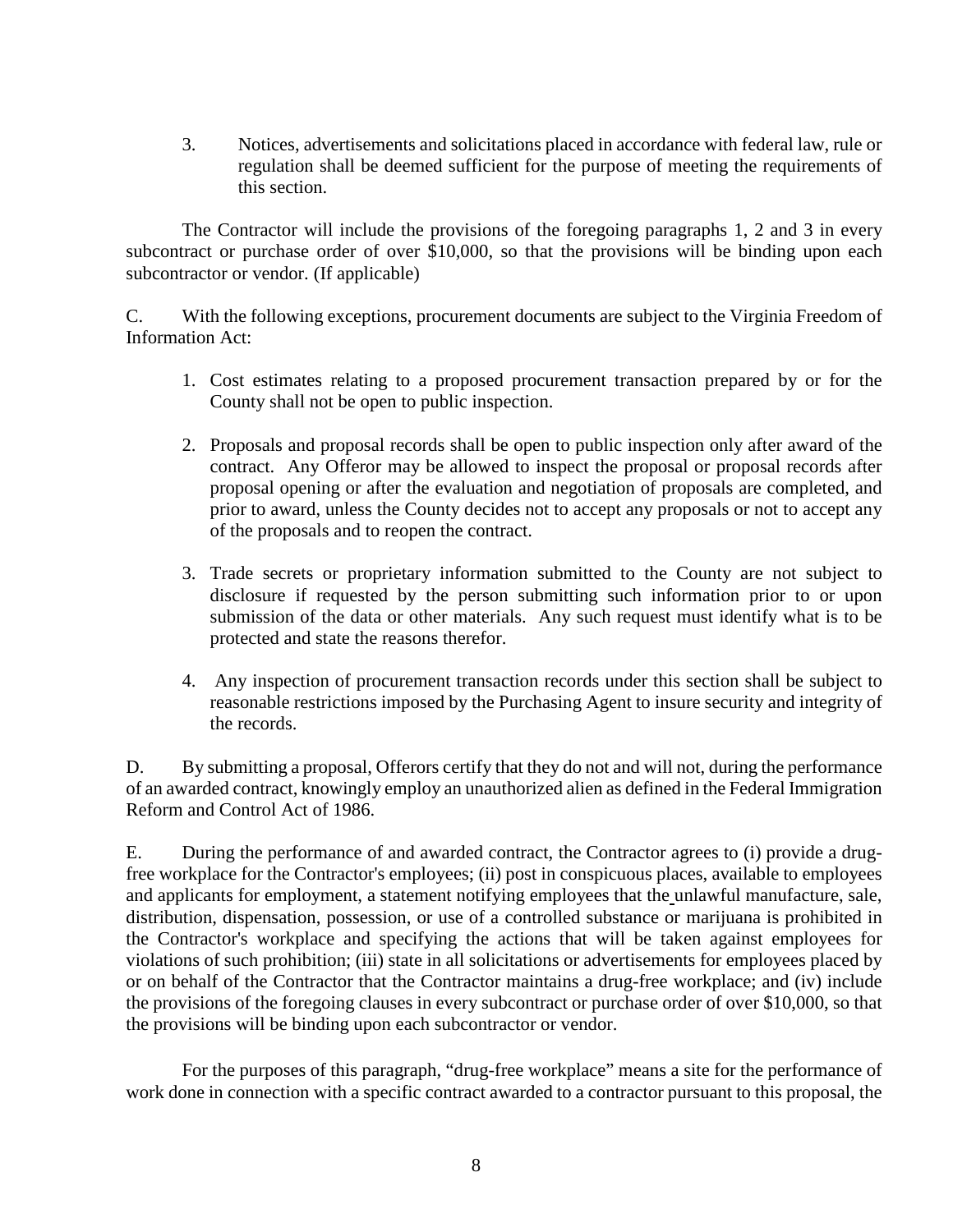employees of whom are prohibited from engaging in the unlawful manufacture, sale, distribution, dispensation, possession or use of any controlled substance or marijuana during the performance of the contract.

F. Any business entity including those described in Subparagraph K of the Instructions to Offerors that enters into a contract shall not allow its existence to lapse or its certificate of authority or registration to transact business in the Commonwealth, if so required under Title 13.1 or Title 50, to be revoked or cancelled at any time during the term of the contract.

G. King William County (Federal I.D. #54-6001376) is exempt from Federal, State and local taxes. Taxes included on invoices will be deducted from the payment amount. Tax-exempt forms will be completed for a vendor upon request.

H. The Contractor agrees to indemnify, defend, and hold harmless King William County, it's governing body, officers, employees, and insurance carriers, individually and collectively, from all losses, claims, suits, demands, expenses, subrogation, attorneys' fees, or actions of any kind or nature resulting from personal injury to any person (including bodily injury and death), or damage to any property, arising or alleged to have arisen out of Offeror's negligent acts, errors, omissions, related to the provision of services and/or products specified under the contract provided that such liability is not attributable to the County's sole negligence. The amount and type of insurance coverage requirements set forth herein, or lack thereof, will in no way be construed as limiting the scope of indemnity as stated in this paragraph.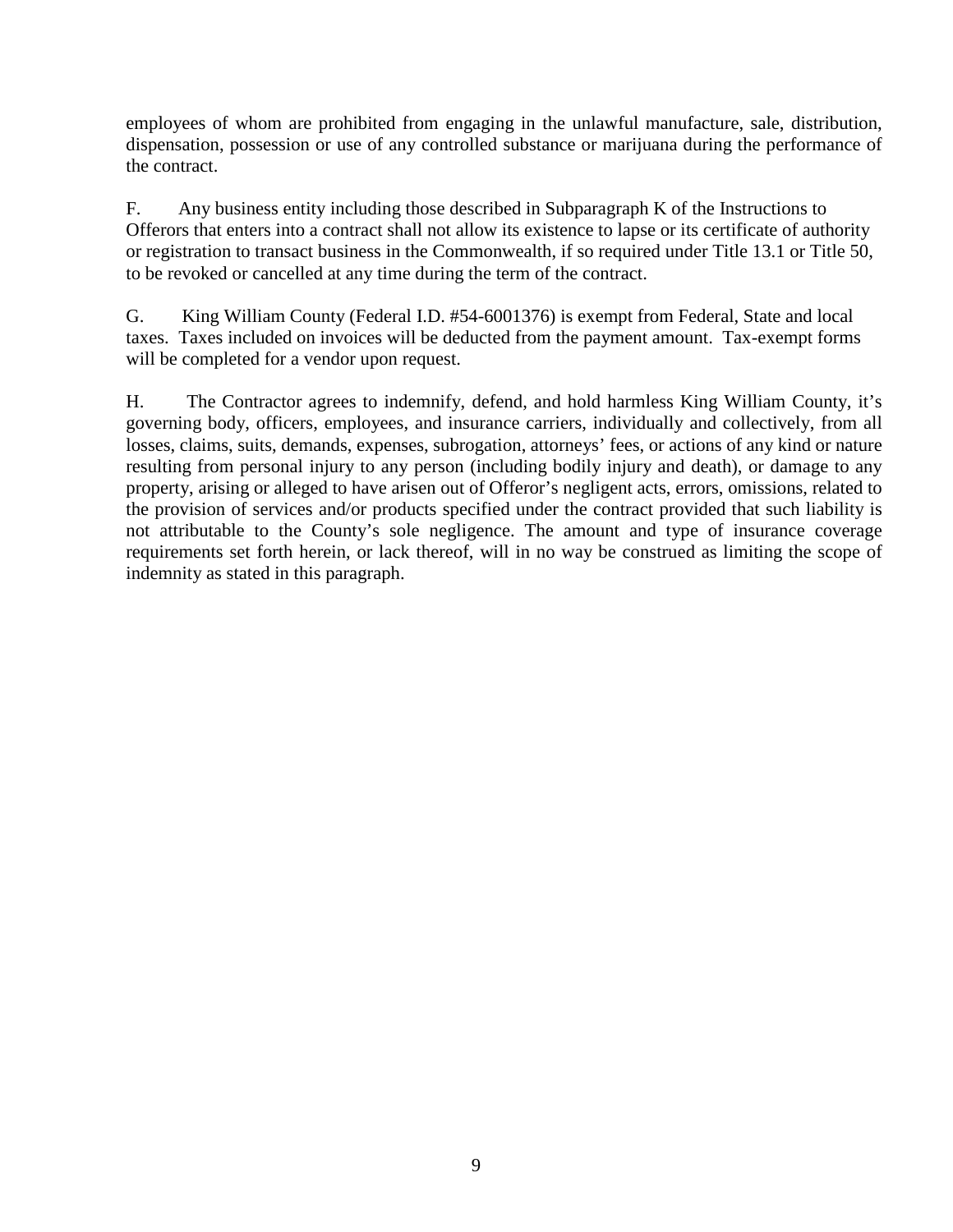### **INSURANCE SPECIFICATIONS ATTACHMENT A**

The intent of this insurance specification is to provide the coverage required and the limits expected for each type of coverage. With regard to the Automobile Liability and Commercial General Liability, the total amount of coverage can be accomplished through any combination of primary and excess/umbrella insurance. However, the total insurance protection provided for Commercial General Liability or for Automobile Liability, either individually or in combination with Excess/Umbrella Liability, must total \$1,000,000 per occurrence. This insurance shall apply as primary insurance with respect to any other insurance or selfinsurance programs afforded the County of King William. The policies shall be endorsed to be primary with respect to the additional insured.

The successful Offeror shall carry Commercial General Liability Insurance in the amount specified below, including contractual liability assumed by the successful Offeror, and shall deliver a Certificate of Insurance together with necessary policy endorsements from carriers licensed to do business in the Commonwealth of Virginia. The Certificate shall show the County of King William named as an additional insured for the Commercial General Liability and Umbrella/Excess Liability coverage if such coverage is used to meet the specified amount of insurance. The contract includes the following indemnification agreement: "The Contractor agrees to indemnify, defend, and hold harmless King William County, it's governing body, officers, employees, and insurance carriers, individually and collectively, from all losses, claims, suits, demands, expenses, subrogation, attorneys' fees, or actions of any kind or nature resulting from personal injury to any person (including bodily injury and death), or damage to any property, arising or alleged to have arisen out of Offeror's negligent acts, errors, omissions, related to the provision of services and/or products specified under the contract provided that such liability is not attributable to the County's sole negligence."

The County makes no representation or warranty as to how the successful Offeror's insurance coverage responds or does not respond. Insurance coverages that are unresponsive to the above indemnification provisions do not limit the successful Offeror's responsibilities outlined in the contract.

Title 65.2 of the Code of Virginia requires every employer who regularly employs three or more full-time or part-time employees to purchase and maintain workers' compensation insurance. If you do not purchase a workers' compensation policy, a signed statement is required documenting that you are in compliance with Title 65.2 of the Code of Virginia.

### LIMITS:

| Worker's Compensation               | State of Virginia Requirements (Note 3)                                                         |
|-------------------------------------|-------------------------------------------------------------------------------------------------|
| <b>Commercial General Liability</b> | $$1,000,000$ per occurrence                                                                     |
|                                     | $$2,000,000$ annual aggregate                                                                   |
| <b>Automobile Liability</b>         | $$1,000,000$ per occurrence                                                                     |
| Professional Liability $(E/O)$      | $$1,000,000$ per occurrence (If stated as being required in the Specific<br>Terms & Conditions) |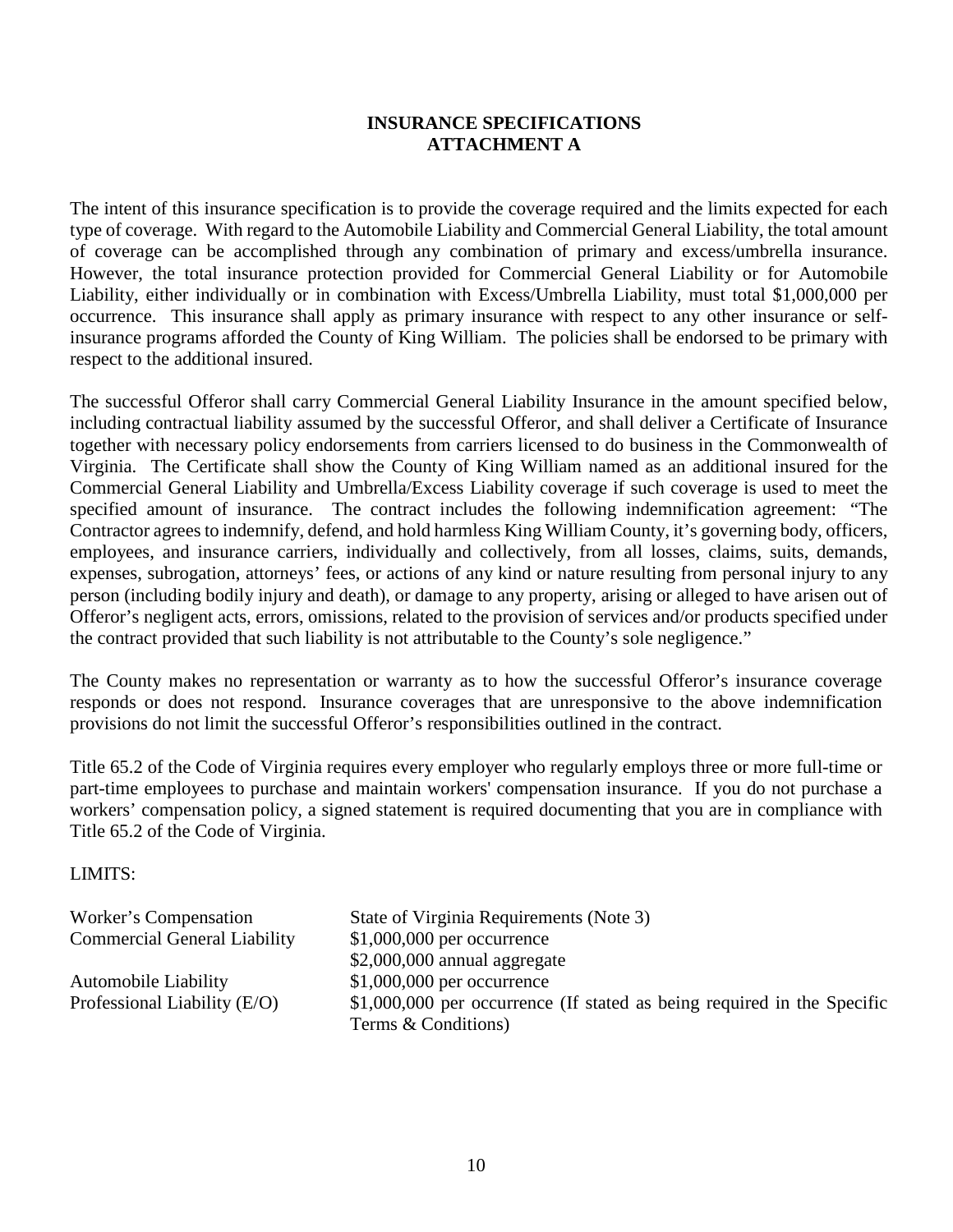### **KING WILLIAM COUNTY SAMPLE CONTRACT FOR SERVICES ATTACHMENT B**

Agreement No. 2020-003

This contract made and entered into this  $\_\_\_$  day of  $\_\_\_\_$ , 2019 by and between King William County, hereinafter referred to as "COUNTY", which term shall be construed to include any officer, representative or agent having authority to represent or act for it in relation to any part of the subject of this Agreement and , hereinafter referred to as "CONTRACTOR".

WITNESSETH:

WHEREAS, the COUNTY desires to engage the services of the CONTRACTOR in connection with the Website Redesign, Development and Implementation Services hereinafter referred to as the "Project"; and

WHEREAS, the CONTRACTOR is aware of the requirements of the Project.

NOW, THEREFORE, for and in consideration of this Contract, the COUNTY and CONTRACTOR hereby agree, each with the other, that the CONTRACTOR shall provide services as an independent contractor in accordance with the terms and conditions of this Contract and the requirements of Exhibit(s). In the event of any conflict between the terms of this contract and similar terms included in any exhibit made a part thereof, the terms as stated in this contract shall control.

### ARTICLE I: BASIC SERVICES

1.1 The CONTRACTOR shall enter upon the performance of this Contract with all diligence and dispatch, shall assiduously press to its complete performance and shall employ thoroughly competent, qualified and experienced personnel commensurate with the magnitude and intricacy of the work.

1.2 The Scope of Services to be detailed in Exhibit 1.

### ARTICLE II: COUNTY'S AND CONTRACTOR'S RESPONSIBILITIES

2.1 The County Administrator or her designated representative shall be the liaison between the COUNTY and the CONTRACTOR and is authorized to act in the COUNTY's behalf.

2.2 The CONTRACTOR agrees to commence work within ten (10) calendar days from the date of the notice to proceed, which shall be issued at the sole discretion of the COUNTY. Any work performed prior to receipt of the notice to proceed will not be eligible for compensation.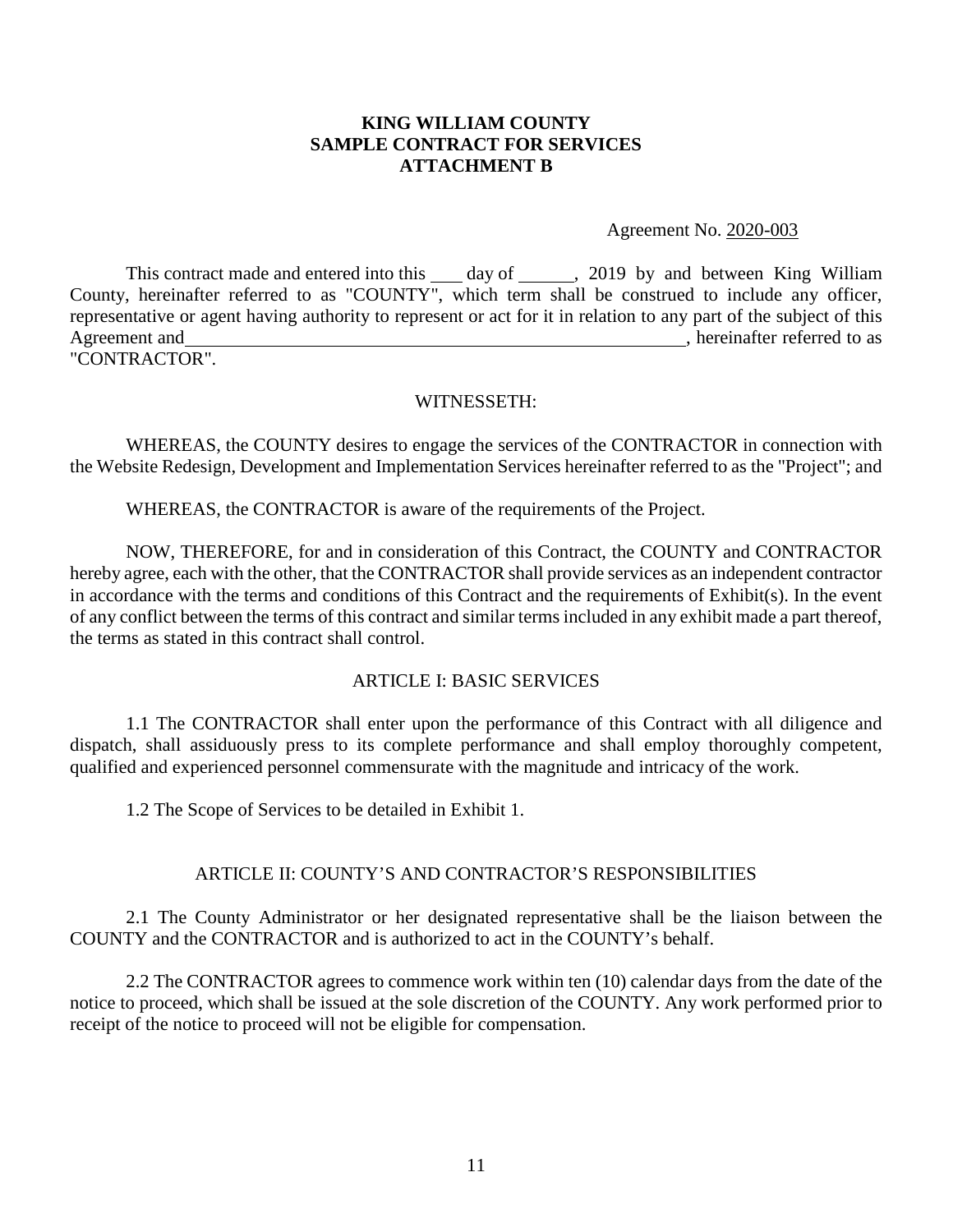#### ARTICLE III: ADDITIONAL WORK

3.1 The Scope of Services defined in this Contract and Exhibit(s) may be increased and/or modified as the work progresses and/or as the COUNTY deems such increase and/or modification necessary to satisfactorily complete the Project. However, the CONTRACTOR will not undertake any increase and/or modification without prior written approval and supplemental agreement from the COUNTY.

3.2 No change in the character or extent of the work to be performed by the CONTRACTOR which affects the time or the compensation shall be made except by supplemental agreement in writing between the CONTRACTOR and COUNTY.

3.3 In any case, where the CONTRACTOR believes extra compensation is due for work and services not covered by this Contract or Exhibit(s), CONTRACTOR shall promptly notify the COUNTY, in writing, of CONTRACTOR 's intention to make a claim for such extra compensation before CONTRACTOR begins the work on which the claim is based. Before commencing work or services on which the CONTRACTOR will base a claim for extra compensation, CONTRACTOR shall obtain the COUNTY 's approval in writing.

#### ARTICLE IV: PAYMENTS

4.1 As compensation for said services the COUNTY agrees to pay the CONTRACTOR the sum of \$ for the services provided and the completion of the Project. The Contractor shall be paid within thirty days of receipt of invoice(s) for verifiably completed services.

4.2 Payments to the CONTRACTOR will be made periodically but shall not be required more frequently than monthly in proportion to the work performed and shall be based on work completed to date. In no case will a payment for less than \$500 be honored other than for the completion of a specific task.

4.3 All contractual claims, whether for money or other relief, shall be submitted in writing no later than sixty (60) days after final payment; however written notice of the CONTRACTOR's intention to file such claim shall have been given at the time of the occurrence or the beginning of the work upon which the claim is based. All claims shall be made in accordance with Virginia Code Section 15.2-1243 et seq. and the COUNTY shall render a final decision in writing with regard to any such claim, not later than sixty (60) days subsequent to receipt of any such claim in writing by the County Administrator.

#### ARTICLE V: ERRORS AND OMISSIONS

Any reports, plans, designs, or other items needed for a complete job, shall be checked for accuracy by the CONTRACTOR before submission of final documents. The CONTRACTOR will be required without additional compensation to correct any errors or omissions in any documents submitted and to clarify any ambiguities which may be discovered.

#### ARTICLE VI: ABANDONMENT AND TERMINATION

6.1 The COUNTY reserves the right to terminate this Contract at any time for any reason upon written notice to the CONTRACTOR. If the COUNTY shall terminate the services herein mentioned, the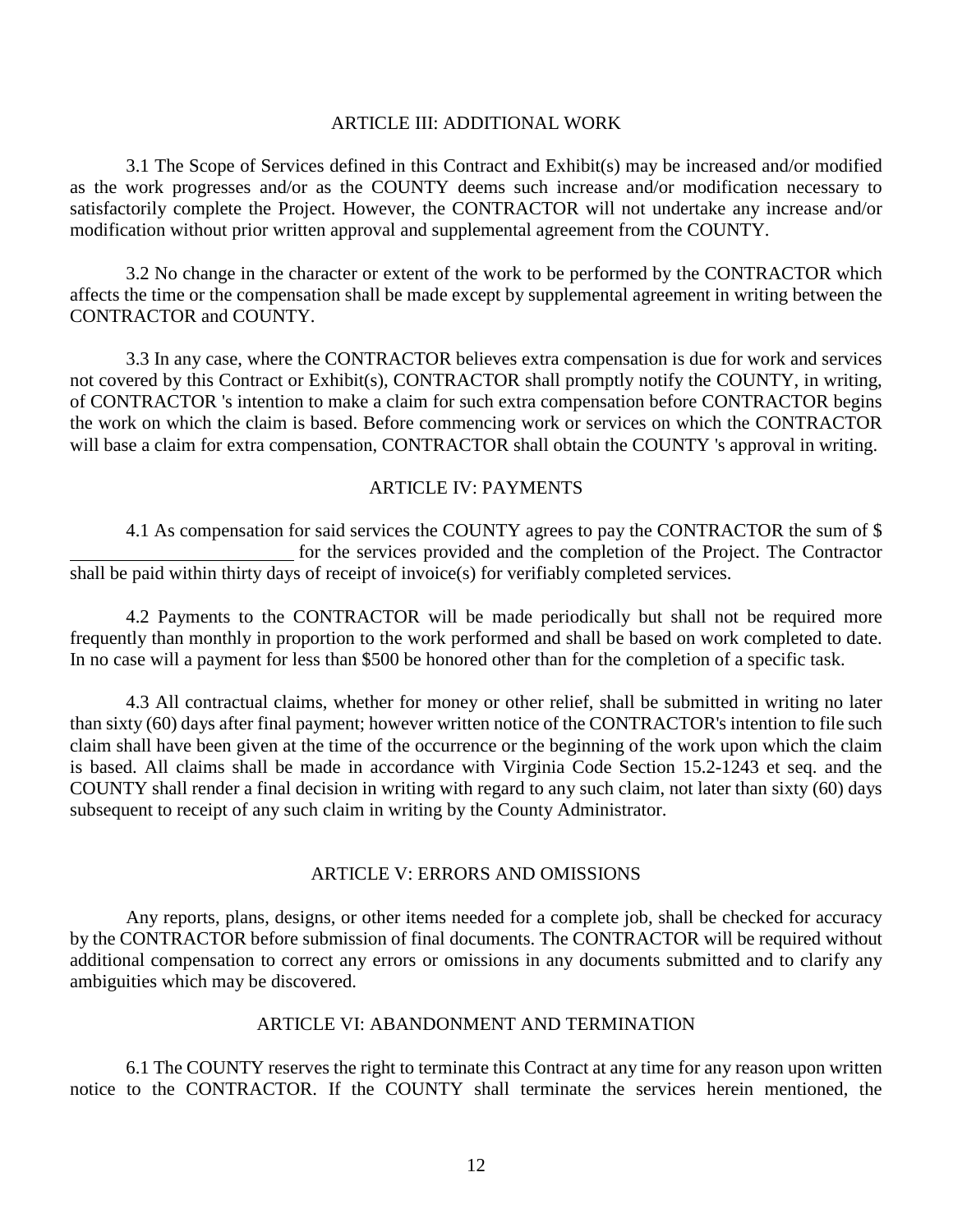CONTRACTOR shall immediately deliver to the COUNTY all data, completed or partially completed through both an electronic copy and a hard copy, and these shall be the property of the COUNTY. If this Contract is terminated for any reason not the fault of CONTRACTOR, the earned value of the work performed shall be based upon the time actually devoted by the CONTRACTOR and CONTRACTOR's personnel to performance of the services specified in this Contract up to the date of the termination, and payment therefore shall be made at the rate set forth in the Exhibit(s). Such payment shall be made to the CONTRACTOR as a final payment in full settlement for the services hereunder or by supplemental agreement hereto. In the event of a termination for breach or default by CONTRACTOR, COUNTY shall have access to all remedies available in equity or at law. The COUNTY shall give ten (10) days' written notification to the CONTRACTOR of any termination.

6.2 This Contract may be terminated by the CONTRACTOR upon ten (10) days' written notice in the event of substantial failure by the COUNTY to perform in accordance with the terms hereof through no fault of the CONTRACTOR. In the event of such termination by CONTRACTOR, the provisions of paragraph 6.1 immediately hereinabove shall apply mutatis mutandis, except that CONTRACTOR shall be entitled to no further or other compensation, either hereunder or by way of a claim for damages growing out of this Contract.

6.3 All completed documents are the property of the COUNTY, and the COUNTY may use any or all of said items at any time, either in connection with the project to which they are applicable or in connection with any future or additional project, whether or not owned or to be owned by the COUNTY, or for any other purpose for which the COUNTY may wish to use said items; provided, however, that the ownership of said items by the COUNTY and the unlimited freedom to use them for any purpose in the future shall not deprive the CONTRACTOR of the right to use the documents for any purpose within CONTRACTOR's discretion in the future. During the performance of the services herein provided, the CONTRACTOR shall be responsible for any loss or damage to the documents, data or other pertinent information while in CONTRACTOR's possession, and any such loss or damage shall be restored at CONTRACTOR's expense. All documents shall strictly conform to all laws, statutes and ordinances, all applicable rules and regulations, and the methods and procedures of all government boards, bureaus or agencies having jurisdiction over the CONTRACTOR's services.

#### ARTICLE VII: MISCELLANEOUS

7.1 Multiple Copies - This Contract may be executed in any number of counterparts, each of which shall be deemed an original.

7 .2 Severability of Clauses - It is agreed that the illegality or invalidity of any term or provision of this Contract shall not affect the validity of the remainder of this Contract, and it shall remain in full force and effect as if such illegal or invalid term or provisions were not contained herein.

7.3 The CONTRACTOR shall not engage the services of any person in the present employ of the COUNTY for any work covered by this Contract without written permission of the COUNTY.

7.4 The CONTRACTOR agrees to indemnify, defend, and hold harmless King William County, it's governing body, officers, employees, and insurance carriers, individually and collectively, from all losses, claims, suits, demands, expenses, subrogation, attorneys' fees, or actions of any kind or nature resulting from personal injury to any person (including bodily injury and death), or damage to any property, arising or alleged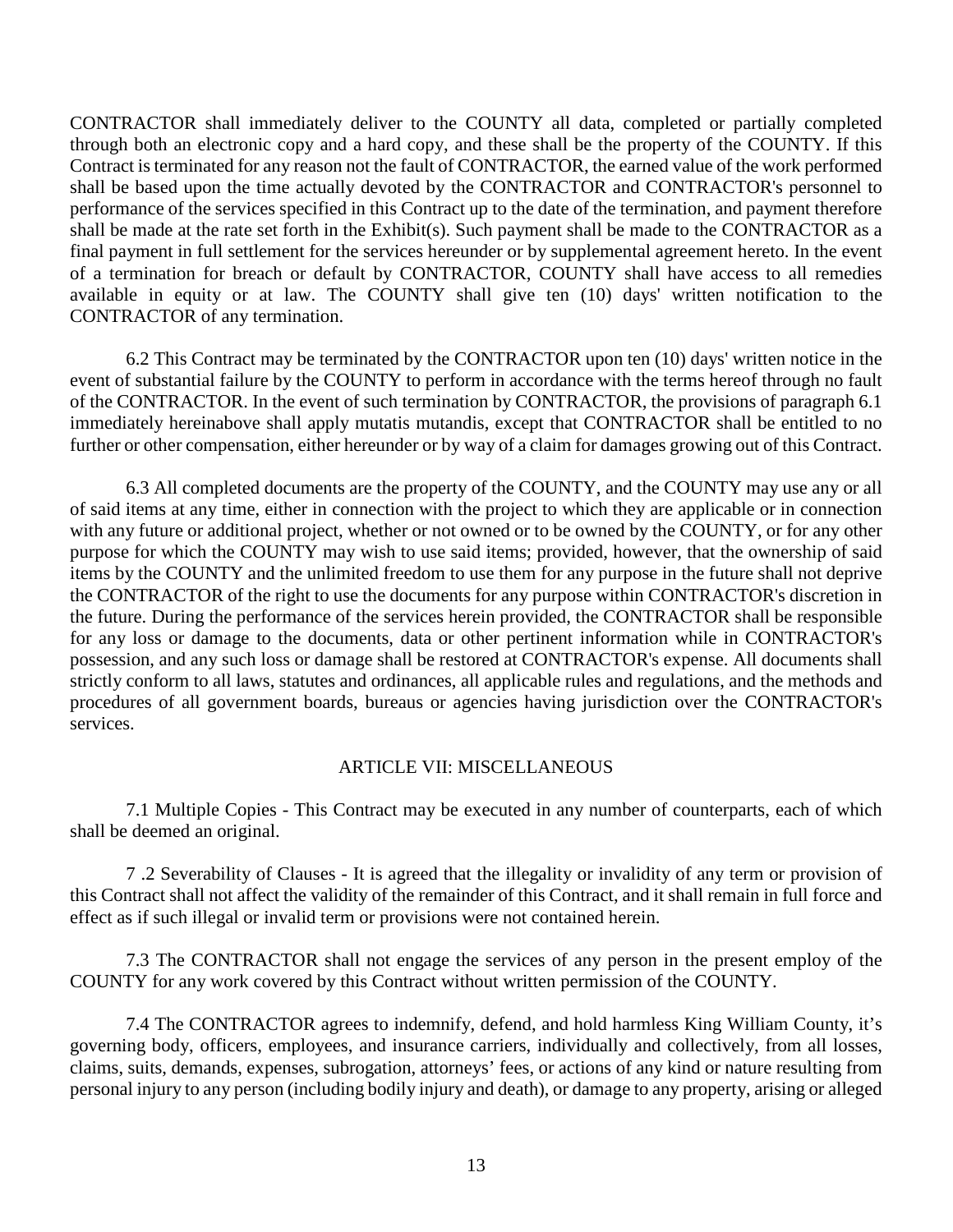to have arisen out of CONTRACTOR's negligent acts, errors, omissions, related to the provision of services and/or products specified under the contract provided that such liability is not attributable to the County's sole negligence. Compliance by the CONTRACTOR with the insurance provisions hereof shall not relieve CONTRACTOR from liability under this provision.

Should CONTRACTOR or CONTRACTOR's employers, servants or agents use any of COUNTY's equipment, tools, employees, or facilities, such will be gratuitous and CONTRACTOR shall release the COUNTY, its officers, agents or employees from and indemnify and save harmless Owner from and against any claims for personal injuries, including death, arising out of the use of any such equipment, tools, employees, or facilities, whether or not based upon the condition thereof or any alleged negligence of COUNTY in permitting the use thereof.

7.5 In no event shall the CONTRACTOR's duties to defend, save harmless and indemnify the COUNTY hereunder be enforceable after the expiration of five (5) years from the date of completion of the services included in the Contract; provided, however, should any claim as is described in the immediately preceding paragraph relate to services performed by the CONTRACTOR after the date of substantial completion, then from the date of the performance of any such services, whichever is later.

7.6 COUNTY and the CONTRACTOR each binds itself, its partners, successors, assigns and legal representatives to the other party to this Contract and to the partners, successors, assigns and legal representatives of such other party in respect of all covenants of this Contract. Neither the COUNTY nor the CONTRACTOR shall assign, sublet or transfer its interest in this Contract without the written consent of the other.

7.7 The CONTRACTOR shall comply with the provisions of the laws of the Commonwealth of Virginia and all federal and local statutes, ordinances and regulations that are applicable to the performance of this Contract, and procure all necessary licenses and permits.

7.8 The CONTRACTOR shall maintain accounts and records, including personnel, property and financial records, adequate to identify and account for all costs pertaining to the Contract and such other records as may be deemed necessary by the COUNTY to assure proper accounting for all project funds, both federal and non-federal shares. These records will be made available for audit purposes to the County or any authorized representative, and will be retained for three (3) years after the expiration of this Contract unless permission to destroy them is granted by the County.

7.9 Unless otherwise agreed, this Contract shall be performed within the time schedule established pursuant to Section 1.2. Time shall be of the essence as to this Contract and all supplemental agreements, except that reasonable additional time may be allowed for increased or additional work.

7.10 The contract shall consist of this signed contract together with any Exhibits identified herein and the following component parts, all of which are made a part hereof as if set out in full:

- 1. Request for Proposals No. \_\_\_\_\_\_ including all attachments thereto.
- 2. Consultant's Proposal dated
- 3. Performance Bond
- 4. Certificate of Insurance
- 5. Notice to Proceed